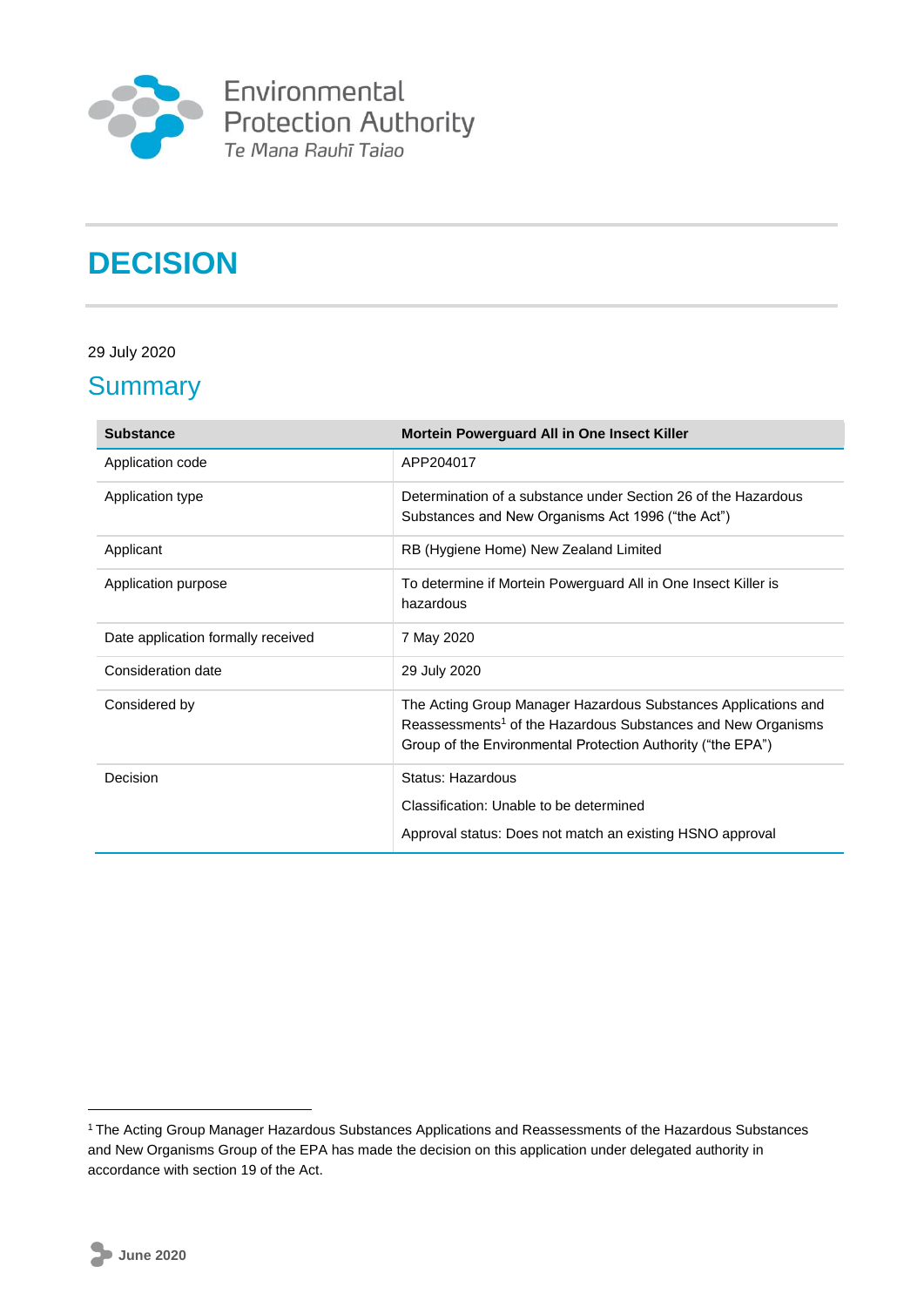**2**

# 1. Process and notification

### **Application receipt**

1.1. The application was formally received on 7 May 2020 pursuant to section 26 of the Act.

#### **Legislative criteria**

- 1.2. Pursuant to section 26(3) of the Act, the EPA may determine one or more of the following:
	- (a) whether or not Mortein Powerguard All in One Insect Killer is a hazardous substance:
	- (b) the classification of the substance (if hazardous):
	- (c) the approvals that apply or are required to be obtained.
- 1.3. In considering this application for Mortein Powerguard All in One Insect Killer under section 26, the relevant sections of the Act were followed. This included consideration of the matters set out in Part 2 of the Act. In accordance with section 7, the EPA took into account the need for caution in managing adverse effects where there is scientific and technical uncertainty about those effects. No other matters in Part 2 of the Act were considered material to the assessment required under section 26, in this instance.

### **Information available for consideration**

- 1.4. The EPA is required to have regard to information held by government departments and Crown entities. The Ministry of Health was identified as the only government organisation that could reasonably be expected to hold information relevant to the applications. This organisation was advised of the application on 7 May 2020 and requested to provide any relevant information. No information was provided.
- 1.5. The EPA is also required to have regard to any information provided by the applicant, and information held by the EPA. After receiving the application, the EPA decided that it did not yet have sufficient information relating to all of the matters material to the decision under section 26(3). As such, on 14 May 2020 the EPA requested further information from the applicant under section 52 of the Act. On 29 May 2020 the applicant provided some information; this information was assessed as part of the application.
- 1.6. Therefore, the information available for consideration therefore comprised:
	- the application form
	- the confidential appendix to the application
	- information held by the EPA
	- additional information submitted by the applicant on 29 May 2020 in response to a request under section 52 of the Act by the EPA.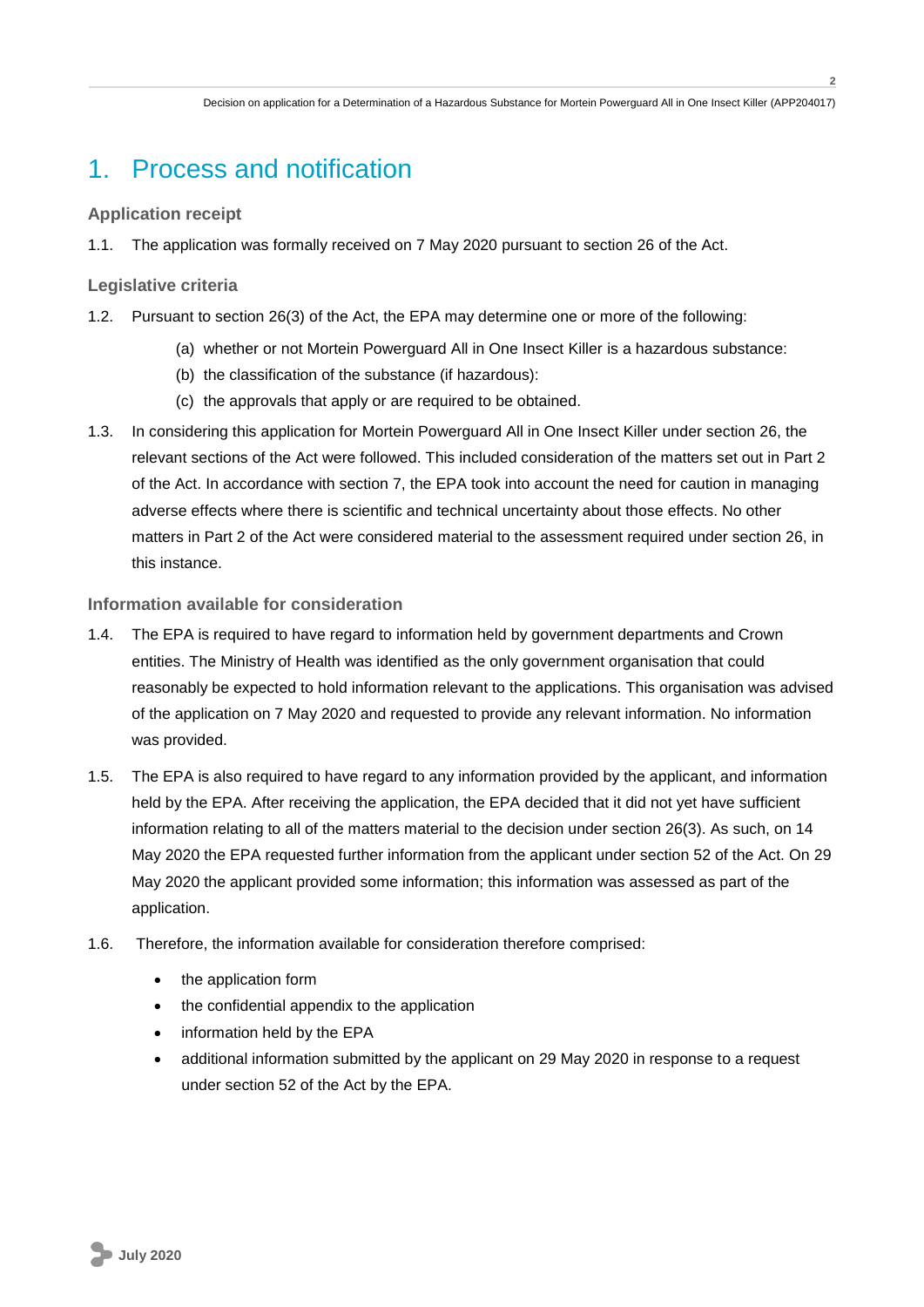**3**

## 2. Determination of Mortein Powerguard All in One Insect Killer

#### **Whether the substance is hazardous**

2.1. It has been determined that the intrinsic properties of Mortein Powerguard All in One Insect Killer are such that one or more of the thresholds specified in the Hazardous Substance (Minimum Degrees of Hazard) Notice 2017 have been exceeded. Therefore, Mortein Powerguard All in One Insect Killer is determined to be hazardous for the purposes of the Act.

**Hazard classification**

- 2.2. There is insufficient information available to determine the full hazard classification of Mortein Powerguard All in One Insect Killer.
- 2.3. For information purposes only, the classifications that have been identified are shown in [Table 1.](#page-2-0) This does not constitute a determination of the substance's hazard classification, which cannot be determined based on the information available.

<span id="page-2-0"></span>Table 1 Identified hazard classifications of Mortein Powerguard All in One Insect Killer

| <b>Hazard property</b>        | <b>EPA classification</b> |
|-------------------------------|---------------------------|
| Flammability / combustibility | 2.1.2A                    |
| Skin corrosivity/irritancy    | 6.3A                      |
| Eye corrosivity/irritancy     | 6.4A                      |
| Contact sensitisation         | 6.5B                      |
| Aquatic ecotoxicity           | 9.1A                      |
| Invertebrate ecotoxicity      | 9.4B                      |

2.4. The hazard classes and subclasses for which insufficient data are available to the EPA to classify the substance are shown in [Table 2.](#page-2-1)

<span id="page-2-1"></span>Table 2: Hazard classes and subclasses for which insufficient information is available to classify Mortein Powerguard All in One Insect Killer

| <b>Hazard property</b>                                | <b>EPA classification</b> |
|-------------------------------------------------------|---------------------------|
| Explosiveness (Class 1)                               | <b>ND</b>                 |
| Oxidiser (Class 5)                                    | ND.                       |
| Metal corrosivivity (Subclass 8.1)                    | ND.                       |
| Acute toxicity (Subclass 6.1, dermal and aspiration)  | ND.                       |
| Respiratory sensitisation (Subclass 6.5A)             | <b>ND</b>                 |
| Mutagenicity (Subclass 6.6)                           | <b>ND</b>                 |
| Carcinogenicity (Subclass 6.7)                        | ND                        |
| Reproductive/ developmental toxicity (Subclasses 6.8) | ND                        |
| Target organ systemic toxicity (Subclass 6.9)         | <b>ND</b>                 |
| Soil ecotoxicity (Subclass 9.2)                       | ND                        |

**July 2020**